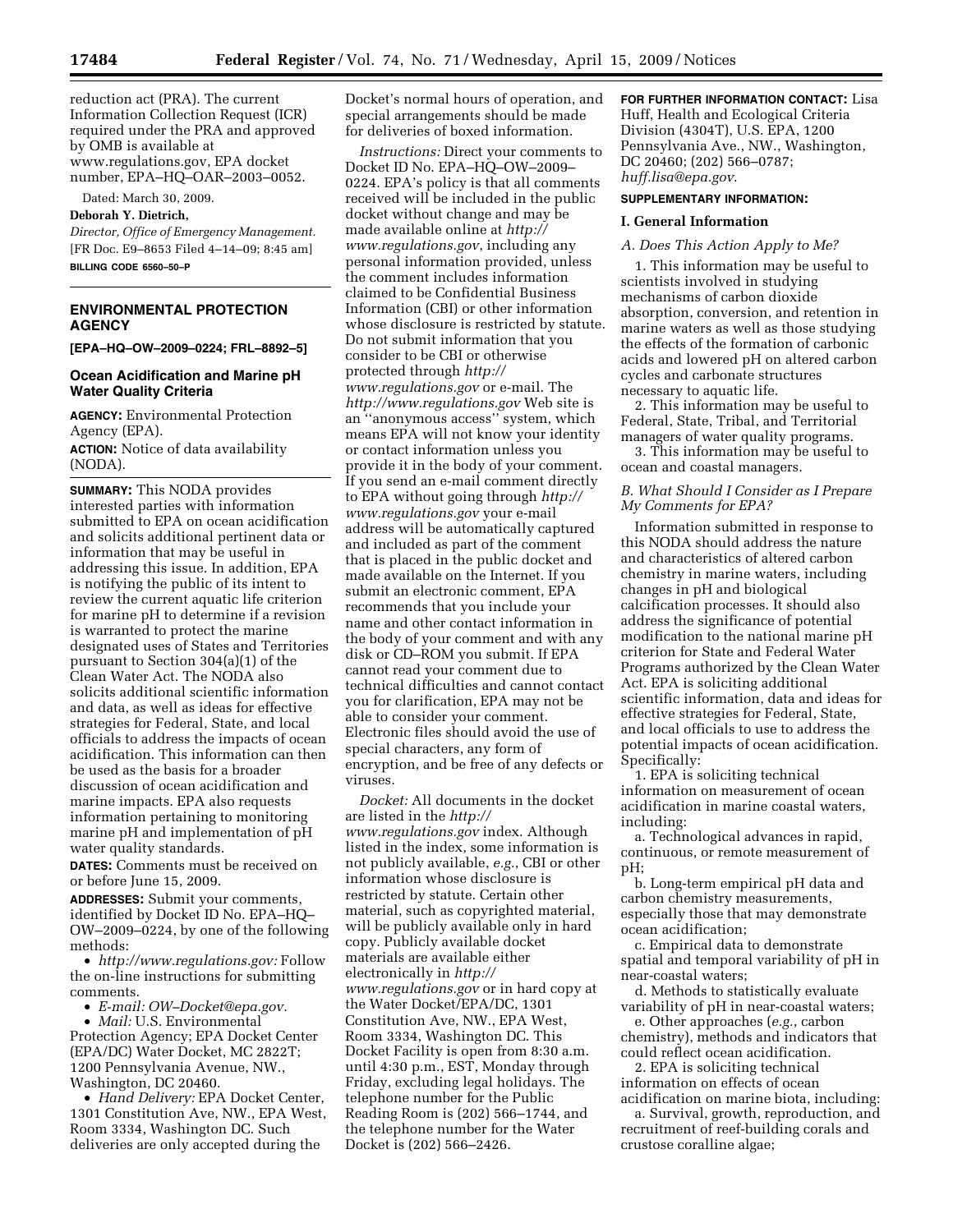b. Anticipated persistence of coral reef communities under future pH scenarios;

c. Survival, growth, reproduction, and recruitment of other (non-coral) marine calcifying organisms;

d. Potential changes in community structure and marine trophic links;

e. Variability of effects in tropical, temperate and polar regions;

f. Estimates of response rates (*e.g.*, rapid, gradual, non-linear) of populations and communities to ocean acidification;

g. Adaptability to ocean acidification and broad implications for ecosystem resilience;

h. Methods or estimates of the combined and relative importance of ocean acidification in concert with other natural and anthropogenic stressors (*e.g.*, storm damage, pollution, overfishing).

3. EPA is soliciting scientific views on the information presented in the bibliography of this notice.

4. EPA is soliciting information related to EPA's current CWA 304(a) recommended pH criterion for marine waters, including how the criterion could be best expressed, particularly with respect to natural variability.

5. EPA is soliciting information regarding State and Territorial implementation of the pH criterion related to new information on ocean acidification.

6. EPA is soliciting potential strategies for State and Federal water programs to coordinate and enhance Federal data collection efforts, including:

a. Approaches to designated uses for water quality standards that account for different pH regimes (*e.g.*, specific designated uses for areas with organisms that may be more sensitive to significant pH fluctuations such as coral, shellfish, other calcifying organisms) (CFR 131.10, for additional information on designated uses *http:// www.epa.gov/waterscience/standards/ about/uses.htm)*;

b. Scientifically defensible approaches to set and monitor pH criteria.

7. EPA is soliciting information that may be used to develop guidance and information on ocean acidification pursuant to Clean Water Act Section 304(a)(2) for States and the public. This information may include information on the mechanisms of ocean acidification, methodology development for analysis, and statistical analysis.

# **II. Background on Ocean Acidification**

Ocean acidification refers to the decrease in the pH of the Earth's oceans caused by the uptake of carbon dioxide

(CO2) from the atmosphere. Oceans have been absorbing about one-third of the anthropogenic  $CO<sub>2</sub>$  emitted into the atmosphere since pre-industrial times. As more  $CO<sub>2</sub>$  dissolves in the ocean, it reduces ocean pH, which changes the chemistry of the water. These changes present potential risks across a broad spectrum of marine ecosystems.

Biological effects are projected based on models that predict lower pH regimes in marine waters over the next 50–100 years. Using these predictions, reduced pH conditions and/or increased CO2 saturation have been simulated in the lab and have shown the potential to impact marine life. The majority of the effects observed in lab studies have occurred at pH levels beyond the allowed variability of 0.2 units in the CWA 304(a) recommended criteria for marine pH. For instance, ocean acidification related reductions in pH is forecast to reduce calcification rates in corals and may affect economically important shellfish species including oysters, scallops, mussels, clams, sea urchins, crabs, and lobsters. A recent field study on marine plankton described reduced shell weight over time ''consistent with reduced calcification today induced by ocean acidification'' (Moy et al. 2009). One study demonstrated effects at pH changes of less than 0.2, describing effects on squid metabolism (0.2 is the allowed pH variation from normal conditions under current EPA criteria recommendation) (Portner 2008). Impacts to shellfish and other calcifying organisms that represent the base of the food web may have implications for larger organisms that depend on shellfish and other calcifying organisms for prey.

Current research indicates the impact of ocean acidification on marine organisms will largely be negative, and the impacts may differ from one life stage to another. There may be interactions between  $CO<sub>2</sub>$  saturation, temperature, and other stressors which are not fully understood. Preliminary projections indicate that oceans will become more acidic over time and overall, the net effect is likely to disrupt the normal functioning of many marine and coastal ecosystems.

The first comprehensive national study of how  $CO<sub>2</sub>$  emissions are absorbed into the oceans has been commissioned by the National Oceanic and Atmospheric Administration (NOAA). The National Academies' Committee on the Development of an Integrated Science Strategy for Ocean Acidification Monitoring, Research, and Impacts Assessment is charged with recommending priorities for a national

research, monitoring, and assessment plan to advance understanding of the biogeochemistry of carbon dioxide uptake in the ocean and the relationship to atmospheric levels of carbon dioxide, and to reduce uncertainties in projections of increasing ocean acidification and the potential effects on living marine resources and ocean ecosystems. The 18-month project started on September 16, 2008 (*http:// dels.nas.edu/osb/acidification.shtml*).

### *A. Examples of EPA Activities and Publications Related to Ocean Acidification*

EPA is currently involved in a number of initiatives both solely and in partnership with other Federal agencies. Below is a list of current and future projects related to the issue of ocean acidification, the development of biocriteria to help classify and protect marine resources, and tools for the assessment of potential impacts to marine resources that comprise marine designated uses.

• EPA released the ''Stony Coral Rapid Bioassessment Protocol'' (RBP); EPA/600/R–06/167, July 2007, which provides a methodology for assessing the health and condition of stony corals, calcifying organisms that are sensitive to ocean acidification. Use of the RBP by interested States and Territories provides the ability to establish a baseline for coral reef structural health, provides the capacity to derive biocriteria for corals and reef structures, and provides a scientifically defensible method for assessing use attainment in marine waters, as well as evaluating the impact of stressors, such as ocean acidification on corals and coral reef structures. *http://www.epa.gov/ bioiweb1/coral/coral biocriteria.html*.

• EPA is also developing a technical guidance framework to aid States and Territories in their development, adoption, and implementation of coral reef biocriteria in their respective water quality standards. EPA plans to publish this coral biocriteria framework document by December 2009 to assist in this effort. This document will complement the ''Stony Coral Rapid Bioassessment Protocol'' (RBP) described above.

• EPA has supported the development of the Coral Mortality and Bleaching Output (COMBO) model to project the effects of climate change on coral reefs by calculating impacts from changing sea surface temperature and  $CO<sub>2</sub>$  concentration, and from episodic high temperature bleaching events. Having been applied to Hawaii and the Eastern Caribbean, the model is intended to serve as a tool for climate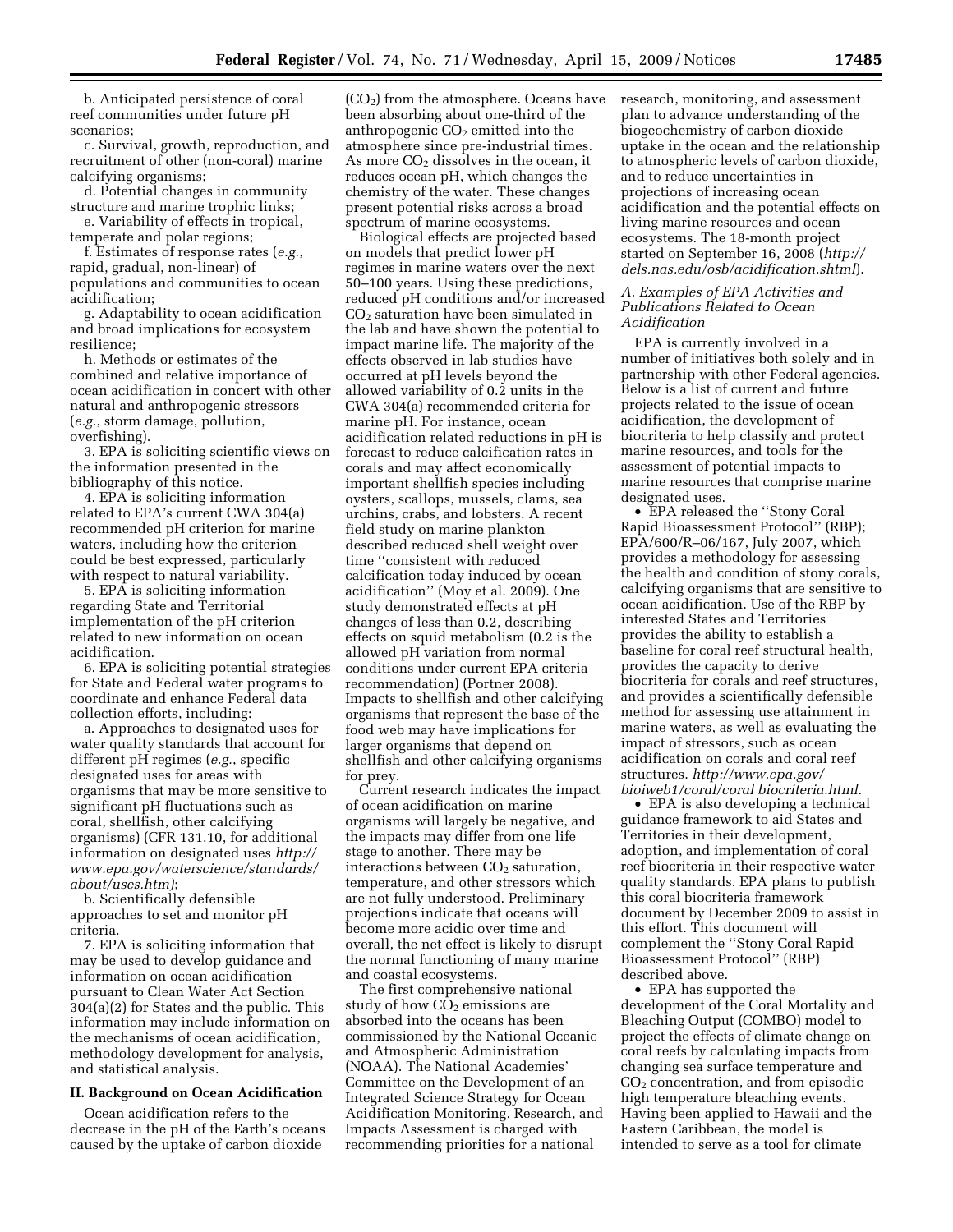change policy analysis, and for use by resource managers and biologists in projecting coral reef impacts at local-toregional scales.

• The Coastal Research and Monitoring Strategy presents a basic assessment of the Nation's coastal research and monitoring needs, and recommends an integrated framework to address the needs of the Nation and the coastal States and Tribes in order to protect vital coastal resources. *http:// www.epa.gov/owow/oceans/nccr/ H2Ofin.pdf*.

• The National Coastal Condition Report III (NCCR III), December 2008, is the third in a series of reports describing the ecological health of U.S. coastal waters at a regional and national scale. First issued in 2001 and updated periodically thereafter, the NCCR is one of only a few statistically-significant measures of U.S. water quality on a nationwide basis. NCCR III assesses the condition of the Nation's coastal waters, including Alaska and Hawaii, based primarily on coastal monitoring data collected in 2001 and 2002. It presents an analysis of temporal changes in estuarine condition from 1990 to 2002 for the Nation's coastal waters and by region. *http://www.epa.gov/owow/ oceans/nccr3/downloads.html*.

• EPA, working with other Federal agencies, as well as State, regional, and local partners, undertakes site-specific monitoring of coastal and ocean waters. For example, EPA and the State of Florida, in consultation with NOAA, implement the Water Quality Protection Program (WQPP) for the Florida Keys National Marine Sanctuary. The WQPP includes a water quality monitoring program which has funded three longterm monitoring projects: overall water quality; coral reef and hardbottom community health; and seagrass community health. *http://www.epa.gov/ region4/water/coastal/index.html*.

### **III. What Are Water Quality Criteria?**

Water quality criteria are scientifically derived values that protect aquatic life or human health from the deleterious effects of pollutants in ambient water.

Section 304(a)(1) of the Clean Water Act requires EPA to develop and publish and, from time to time, revise, criteria for water quality accurately reflecting the latest scientific knowledge. Water quality criteria developed under section 304(a) are based solely on data and scientific judgments on the relationship between pollutant concentrations and environmental and human health effects. Section 304(a) criteria do not reflect consideration of economic impacts or the technological feasibility

of meeting the chemical concentrations in ambient water. Section 304(a)(2) requires EPA to develop and publish and, from time to time, revise, information, including information on factors necessary to restore and maintain the integrity of navigable waters, ground waters, waters of the contiguous zone, and the oceans; protection and propagation of shellfish, fish, and wildlife; and measurement and classification of water quality.

Section 304(a) recommended criteria provide guidance to States and authorized Tribes in adopting water quality standards that ultimately provide a basis for controlling discharges or releases of pollutants. The criteria also provide guidance to EPA when promulgating Federal regulations under section 303(c) when such action is necessary.

Under the CWA and its implementing regulations, States and authorized Tribes are to adopt water quality criteria to protect designated uses (*e.g.*, public water supply, recreational use, industrial use). EPA's section 304(a) recommended water quality criteria do not substitute for the CWA or regulations, nor are they regulations themselves. Thus, EPA's recommended criteria do not impose legally binding requirements. States and authorized Tribes have the discretion to adopt, where appropriate, other scientifically defensible water quality standards that differ from these recommendations.

# *A. Why Is EPA Reviewing the Aquatic Life Criteria for pH for Marine Waters?*

EPA's current CWA 304(a) recommended criterion for marine pH states: ''pH range of 6.5 to 8.5 for marine aquatic life (but not varying more than 0.2 units outside of the normally occurring range)''. This criterion applies to open-ocean waters within 3 miles of a State or Territory's shoreline where the depth is substantially greater than the euphotic zone.

On December 17, 2007, EPA received a petition from the Center for Biological Diversity asking EPA to revise its recommended national marine pH water quality criterion for the protection of aquatic life and also asked EPA to publish information and provide guidance on ocean acidification.

Following careful consideration of the petitioner's request and supporting information, EPA is issuing this notice to solicit additional scientific information and data to fill data gaps to inform EPA's next steps and determine whether changes in existing criteria are warranted.

In this NODA, EPA is only requesting information and data relevant to

addressing ocean acidification under the CWA. After the comment period closes on this NODA, EPA plans to evaluate the information received in considering whether the revision of the recommended marine pH criterion is warranted at this time. EPA intends to make final its decision regarding the evaluation of the information received within one year. If necessary, additional public review and comment will be requested during revision of the pH criterion.

# **IV. References Related to Ocean Acidification**

- *America's Living Oceans* (''Living Oceans''), Final Report of the Pew Oceans Commission, pg. 90 (2003).
- Andersson, A.J., *et al.*, Coastal Ocean CO<sub>2</sub>— Carbonic Acid—Carbonate Sediment System of the Anthropocene. Global Biogeochemical Cycles, 20:GB1S92 (2006).
- Andersson, A.J.; Mackenzie, F.T.; Bates, N.R. *Life on the Margin: Implications of Ocean Acidification on Mg-calcite, High Latitude and Cold-Water Marine Calcifiers.* Marine Ecology (ISSN: 0171–8630); Volume 373, No., pp. 265–273; 2008.
- Atkinson, M.J.; Cuet, P. *Possible Effects of Ocean Acidification on Coral Reef Biogeochemistry: Topics for Research*. Marine Ecology (ISSN: 0171-8630); Volume 373, No., pp. 249–256; 2008.
- Balch, W.M.; Fabry, V.J. *Ocean Acidification: Documenting its Impact on Calcifying Phytoplankton at Basin Scales*. Marine Ecology (ISSN: 0171–8630); Volume 373, No., pp. 239–247; 2008.
- Bindoff, N.L., *et al.*, Chapter 5: Observations: Oceanic Climate Change and Sea Level, Climate Change 2007: The Physical Science Basis. Contribution of Working Group I to the Fourth Assessment Report of the IPCC (2007).
- Bradley, P., W. Davis, W. Fisher, H. Bell, V. Chan, C. LoBue, W. Wiltse. Biological criteria for protection of U.S. coral reefs. Proceedings of the 11th International Coral Reef Symposium, July 7–11, 2008.
- Buddemeier, R.W., P.L. Jokiel, K.M. Zimmerman, D.R. Lane, J. M. Carey, G.C. Bohling, J.A. Martinich. (2008) A modeling tool to evaluate regional coral reef responses to changes in climate and ocean chemistry. Limnology and Oceanography Methods 6:395–411.
- Caldeira, K. & Wickett M.E., Anthropogenic Carbon and Ocean pH. Nature 425:365 (2003).
- Caldeira, K. and 25 others, Comment on "Modern-age Buildup of CO<sub>2</sub> and Its Effects on Seawater Acidity and Salinity'' by Hugo A. Loáiciga. Geophysical Research Letters 34:L18608 (2007).
- Chavez, F.P., *et al.*, Chapter 15: Coastal Oceans, North American Carbon Budget and Implications for the Global Carbon Cycle, U.S. Climate Change Science Program (2007).
- Dore, J., *et al.*, Climate-driven changes to the atmospheric  $CO<sub>2</sub>$  sink in the subtropical North Pacific Ocean. Nature 424:754–757 (2003).